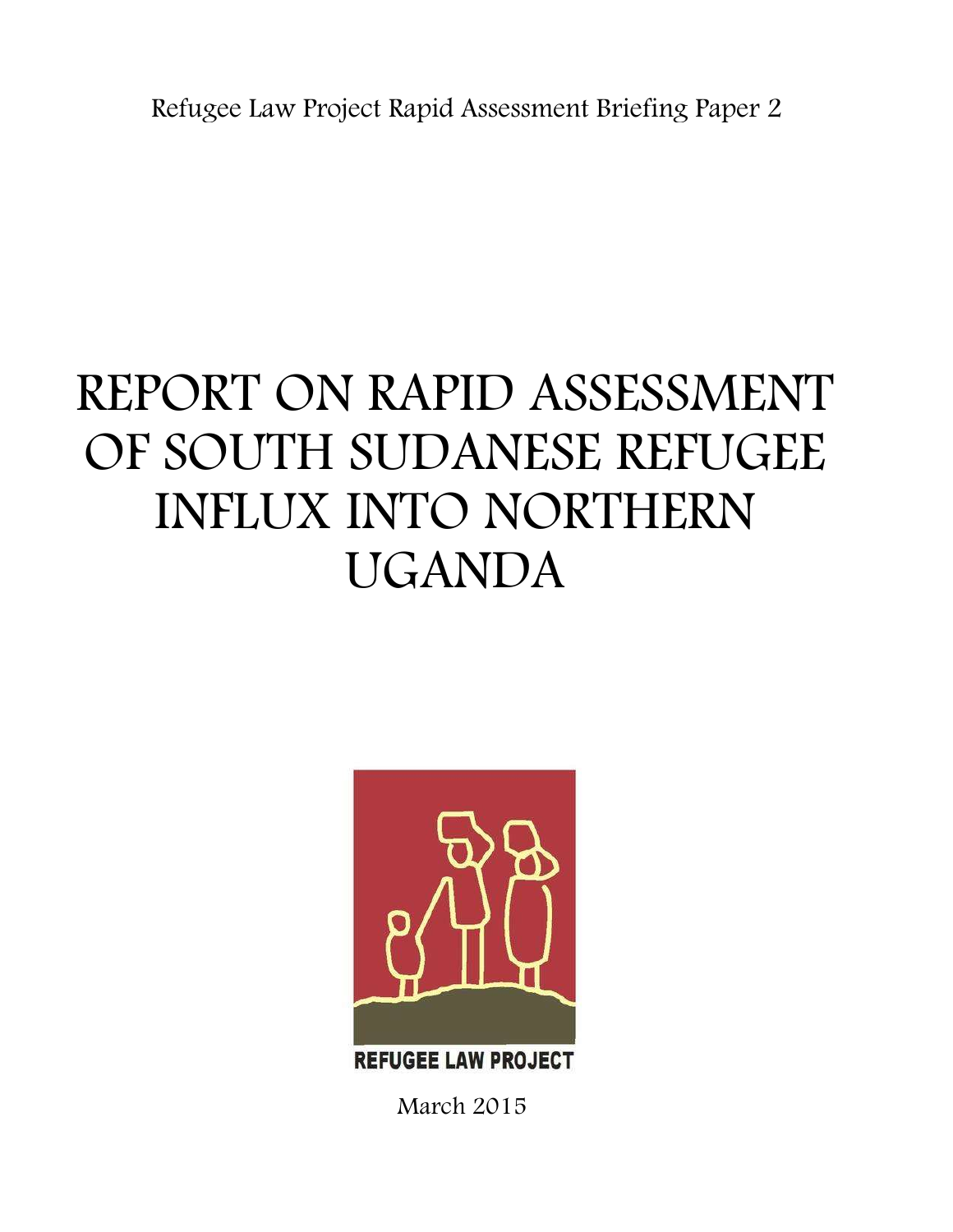## Introduction

Since violence erupted in South Sudan in mid-December 2013, refugees and asylum seekers continue to flee to neighboring countries including Uganda. A team of researchers from Refugee Law Project (RLP) visited Amuru, Adjumani and Kiryandongo districts to assess the trend of influx and the emerging issues relating to South Sudanese refugees and asylum seekers.

This briefing paper presents preliminary findings and analysis relating to conflict, mental health and psychosocial wellbeing, gender and access to justice issues affecting the South Sudanese refugees/asylum seekers and the host communities. Conducted over the period 17—21 February 2015 the rapid assessment surveyed three districts; Pabbo, Atiak, Bibia and Elegu border (entry point/reception centre) in Amuru district; Nyumanzi reception centre, Nyumanzi, Mireiyi and Ayilo settlements in Adjumani district and; Kiryandongo settlement in Kiryandongo district. The research team conducted fifty-two interviews with key government officials, police and judicial officials, humanitarian workers, politicians, refugees/asylum seekers, and local inhabitants. Additionally, the team conducted eight Focus Group Discussions (FGD) with interest groups such as women and youth, mostly within the refugee settlements.

While this rapid assessment cannot make a conclusive statement on the situation, this briefing sheds light on the emerging issues and concerns surrounding refugee rights and welfare, as well as critical needs and areas of potential interventions by different stakeholders.

## Highlights

- Uganda currently hosts almost 160,000 registered South Sudanese refugees and asylum seekers, of which the largest concentration (97,095 or 61%) are in Adjumani district, followed by Kiryandongo (34,637 or 22%)
- $\bullet$  The remaining balance of approximately 29,397 (17%) are found in eight refugee locations, including  $7,245$  in Kampala<sup>1</sup>
- South Sudanese are also settling in Atiak and Bibia in Amuru district, but are avoiding registration and are therefore not included in the official statistics
- Continuing conflict, fear of insecurity and the search for family reunion are key factors causing the current influx
- $\supset$  Over the period 1-18 February 2015, the number of arrivals recorded by police at Elegu border point fluctuated between a low of 21  $(17<sup>th</sup>$  February) and a high of 94 ( $8<sup>th</sup>$  and  $10<sup>th</sup>$  February), with a daily average of 51.5

 $\overline{a}$ 

<sup>&</sup>lt;sup>1</sup> Interview with OPM official, Pakele, Adjumani district, 21 February 2015. See also, UNHCR Fact Sheet -

<sup>-</sup> January 2015, (Appendix I)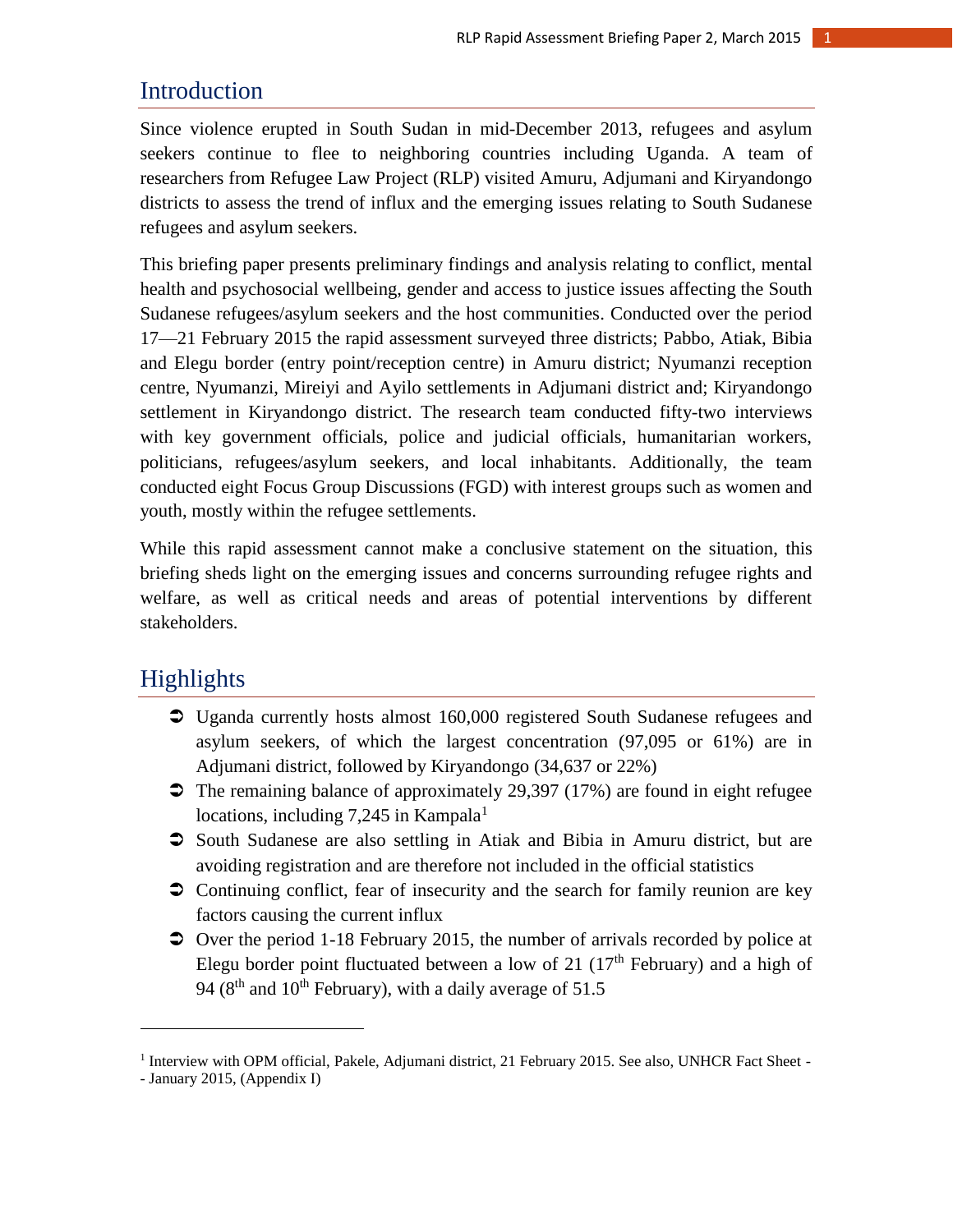- Gender disaggregated statistics were not available, but respondents explained to the research team that most adult men had remained behind either to fight or to search for livelihood options<sup>2</sup>
- Memories of violence, loss of loved ones and property, poor nutrition, inadequacy of basic needs, harassment, abuse and bulling are affecting the mental health and psychosocial wellbeing of refugees and asylum seekers.
- Language barriers, cultural and ethnic differences, self-relocations and insufficient funding remain a huge challenge particularly to service providers.
- $\supset$  Land conflicts involving refugees and host communities are emerging.

# Situation Overview

The conflict in South Sudan remains unresolved. Notwithstanding the signing of the Agreement on the Reunification of the Sudan People's Liberation Movement (SPLM) on 21 January 2015, Uganda continues to receive asylum seekers and forced migrants from South Sudan. Anywhere between 21 to 100, South Sudanese are received daily at Elegu border entry point/collection centre in Amuru district, Northern Uganda (See Figure 1 below for Monthly average). Nearly 160,000 registered South Sudanese refugees and asylum seekers<sup>3</sup> are hosted in Uganda with about 97,095 located in the fourteen  $(14)$ settlements in Adjumani district<sup>4</sup> and approximately  $34,637$  in Kiryandongo.<sup>5</sup> Rhino

Camp, Kyangwali and Nakivale settlements, as well as Kampala, the capital city, also host South Sudanese refugees and asylum seekers.<sup>6</sup>

The South Sudan crisis has claimed the lives of thousands, leaving many widowed, orphaned and/or separated from their families and relatives. Signs of distress, fatigue, anger and anxiety are noticeable among new arrivals as well as those in settlements. Psychosocial distress relates to loss of loved ones and property, loneliness, stigma, and lack of

 $\overline{\phantom{a}}$ 



domestic needs like adequate food, cooking utensils, clothing and bedding.

 $2$  Focus Group Discussions with men and women at Nyumanzi refugee settlement

<sup>3</sup> UNHCR Fact Sheet--January 2015, available through the link <http://data.unhcr.org/SouthSudan/download.php?id=1748>

<sup>4</sup> Interview with OPM official, Pakele, Adjumani district, 21 February 2015.

<sup>&</sup>lt;sup>5</sup> Interview with UNHCR at Kiryandongo district, 19 February 2015

<sup>6</sup> See Appendix 1 (UNHCR Fact Sheet -- January 2015)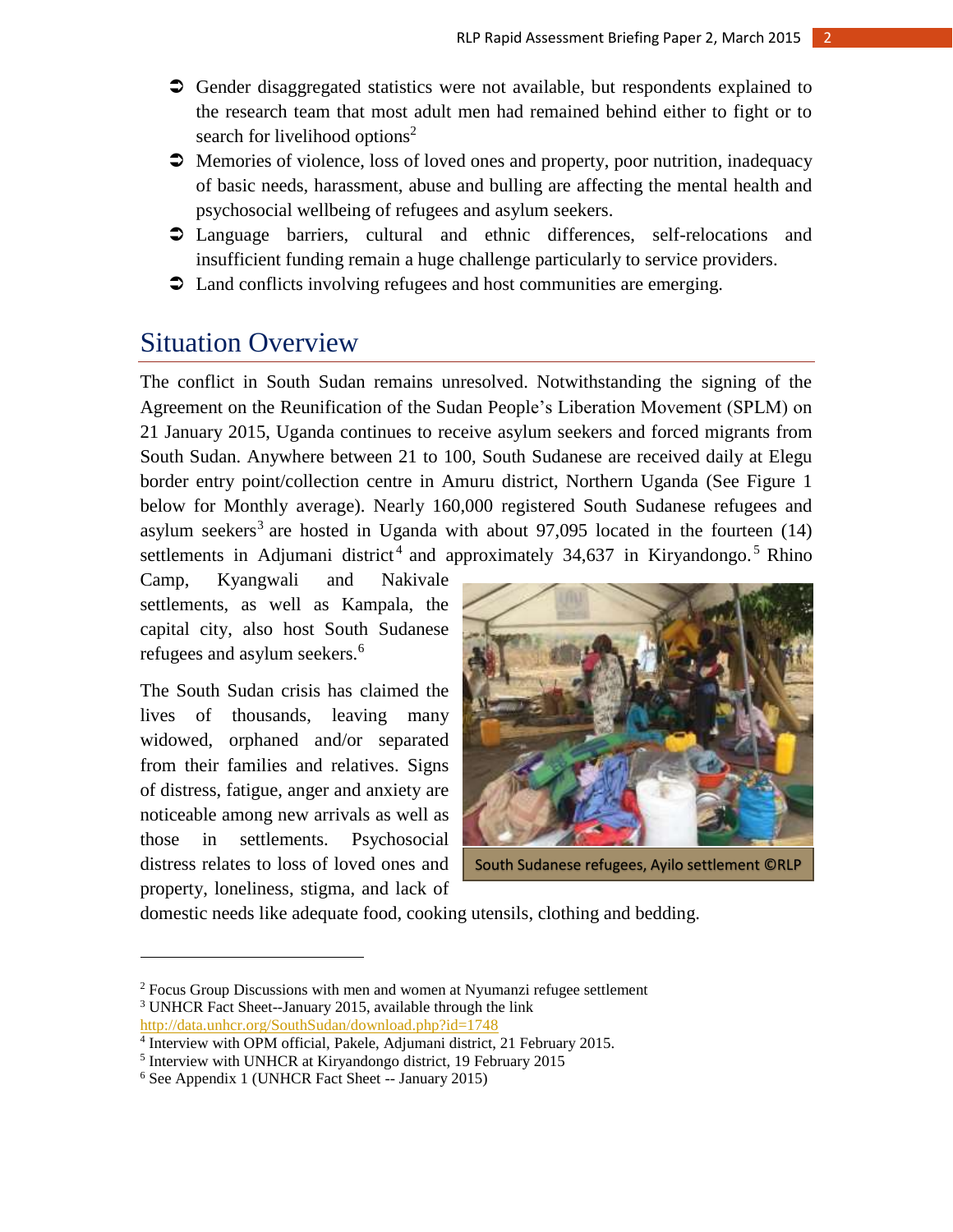Moreover, an acute gap in provision of Functional Adult Literacy (FAL) is limiting the possibilities of integration of refugees in host communities. Nearly all youth are out of school with only 2% of the estimated 16,000 youth accessing secondary education.<sup>7</sup> Land related problems involving refugees and host communities are emerging.<sup>8</sup>

Many women report having to assume the role of family heads and deciding to engage in extra-marital sexual relations in a bid to:

- re-create a family setting (father figure who can teach them traditional practices) for their children
- find a substitute bread winner for the family who can also complete certain tasks such as building shelters
- satisfy their own sexual needs
- reduce the risk of social stigmatisation<sup>9</sup>

In Amuru district specifically in Atiak and Bibia, a good number of South Sudanese are settling within communities with little support from relatives. There is no designated settlement and their identity/status is yet to be verified by OPM and UNHCR. There has been no registered case of voluntary repatriation, but there have been cases of spontaneous return and self-relocation.<sup>10</sup> It is believed by OPM that this accounts for the absence of approximately 15, 000 registered refugees. $^{11}$ 

With alleged recruitment of child soldiers, $^{12}$  food insecurity and a persistent governance crisis in South Sudan, forced displacements and migrations are likely to continue. There is a need therefore, to maintain emergency relief services while effecting a transition from emergency response (focus on basic needs) to focus on rights based issues such as access to justice, education, health, livelihoods and issues of belonging and identity.

# Key Findings

 $\overline{a}$ 

## Refugee Inflow and Humanitarian Operations

The Office of the Prime Minister (OPM) and over twenty-eight (28) humanitarian agencies are doing a lot to manage the influx and respond to emerging issues. However, the situation requires further attention. Effective settlement management and security is hampered by the limited infrastructure and funding. Camp commandants and leaders do

<sup>8</sup> Land conflicts were largely reported in Atiak Sub County, Bibia Parish, Pacilo village, in Amuru district

<sup>7</sup> Interview with OPM official at Pakele, Adjumani district, 21 February 2015

<sup>9</sup> FGD with South Sudanese women in Kiryandongo settlement, Kiryandongo district, 19 February 2015  $10$ Self-relocation relates to a situation in which refugees choose to resettle themselves to anew place other

than the one they were assigned to without notifying the OPM, UNHCR or concerned authorities <sup>11</sup> Interview with OPM official at Pakele, Adjumani district, 21 February 2015

<sup>&</sup>lt;sup>12</sup> Many South Sudan boys 'kidnapped to be child soldiers', BBC online news article accessed on 3 March 2015, through the link:<http://www.bbc.com/news/world-africa-31681302>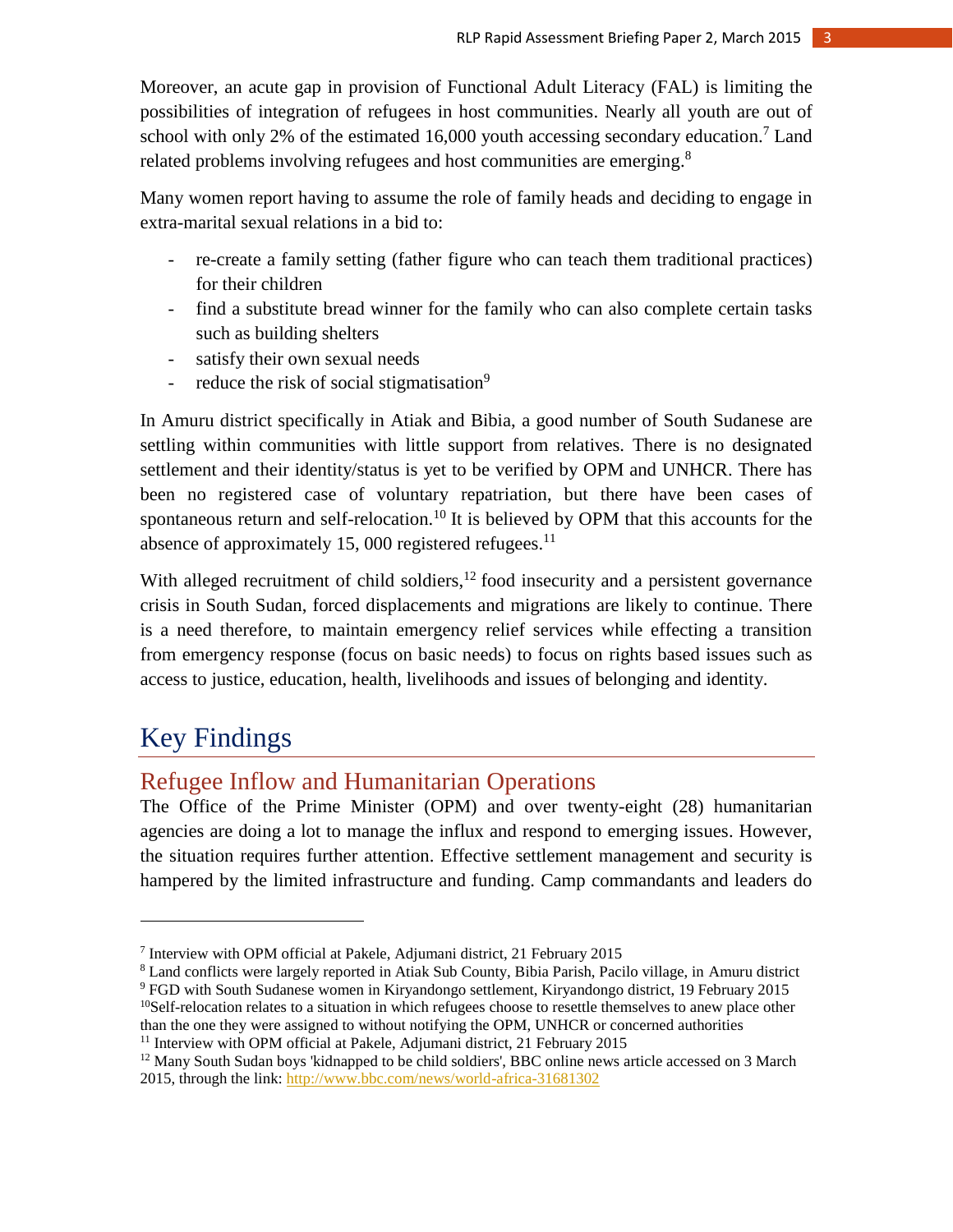not have office space for coordination and registering emerging concerns. Local leaders and police lack training on the interpretation and application of refugee law, and sometimes act in a manner that infringes on refugee rights (e.g. using road-blocks to prevent refugees exercising the right to freedom of movement). They also lack resources with which to respond swiftly to emergencies. Language barriers affect proper screening, documentation, and integration of refugees and asylum seekers. Occasionally, military uniforms are recovered during the screening processes. Efforts by government and humanitarian agencies to establish the details of those reportedly settling in the various parts of Amuru and other districts have not yet been successful.



**Figure 1: Total number of South Sudanese received at Elegu Border point between November 2014 and mid-February 2015.**

Source: Elegu border Police post.

 $\overline{a}$ 

## Mental Health and Psychosocial Wellbeing

Refugees and asylum seekers present similar mental health and psychosocial problems. Concerning mental health, four common conditions emerged: (1) Depression (2) Post-Traumatic Stress Disorder (PTSD) (3) Anxiety, and (4) Alcohol abuse. An interview with Transcultural Psychosocial Organization (TPO) reveals that eight out of ten refugees suffer from at least one of the above four conditions in Adjumani, implying that 80% of refugees experience mental health problem.  $13$  Participants also revealed that the prevalence is compounded by the fact that many refugees suffer from two or more mental health conditions at once, as well as by other psychosocial problems related to the lack of adequate basic needs such as food, cooking utensils and beddings, including social, economic and medical needs. *"They are sick, [there is] no treatment, then fears and frustrations arise, with too much thinking, then you hear them say; "if we were at home,* 

<sup>&</sup>lt;sup>13</sup> Interview with a mental health expert at TPO Adjumani field office, 20 February 2015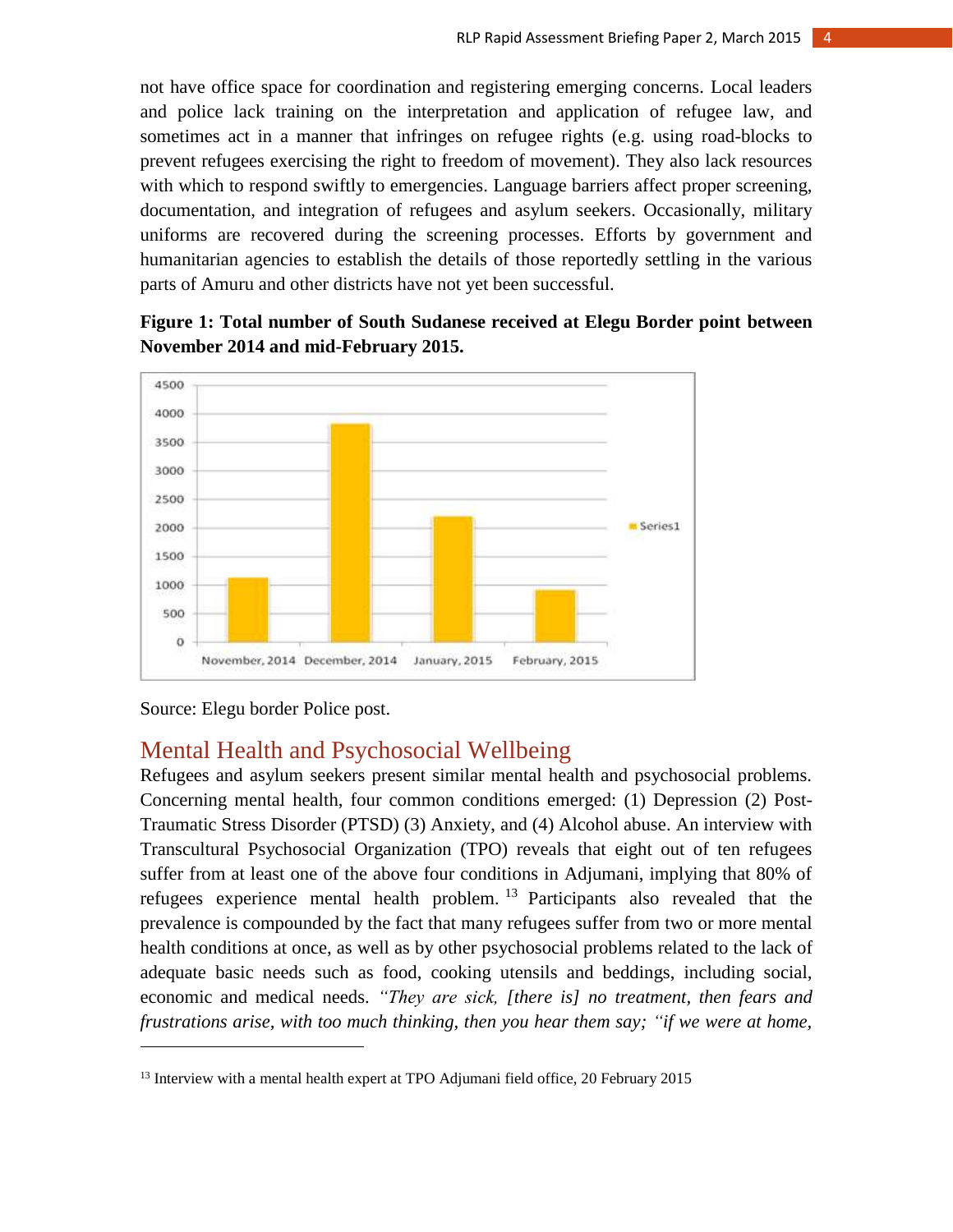*we would not be living like this"* said a respondent. <sup>14</sup> According to OPM data clerks, some new arrivals break down during screening and the subsequent Refugee Status Determination (RSD) interview process.<sup>15</sup> Moreover, peaceful coexistence among refugees was becoming a challenge due to psychological problems.

Despite the existence of over 28 humanitarian agencies responding to the refugee situation in Adjumani, there is a huge gap on mental health and psychosocial support as the focus has largely been on relief and other emergency services. According to a mental health expert, there are very few organizations<sup>16</sup> or mental health workers doing credible mental health and psychosocial support, despite the need for a combination of

psychological and medical treatment alongside social support in the areas of housing, food, school fees and scholastic materials.  $17$  Existing programs focus on 'trauma counselling' with little or no attention to social needs. Despite some organizations dealing in livelihood support, this assessment reveals a pressing lack of alternative livelihood strategies, with the result that some resort to drinking and gambling in



trading centers. Equally, trauma has occasionally resulted in suicide.<sup>18</sup>

## Access to Justice Issues

 $\overline{a}$ 

There are established police stations and police posts in most of the areas visited including some settlements. Police have limited transport facilities, few personnel and are generally poorly facilitated despite the fact that 90% of the cases reported to the police are criminal in nature. For example, in Nyumanzi police post, 120 cases of refugees in conflict with the law were reported between December 2014 to February 2015. Cases reported are mainly assault, theft, defilement and under-age sex, particularly sexual acts between children. Under Section 129A of the Penal Code Amendment Act 2007, children below the age of 12 who engage in sexual activities are usually placed in the hands of a probation/social welfare officer for assistance to reform. Children above 12 years are

<sup>&</sup>lt;sup>14</sup> Interview with a mental health expert at TPO Adjumani field office, 20 February 2015

<sup>&</sup>lt;sup>15</sup> FGD with OPM data clerks at Nyumanzi refugee reception centre in Adjumani on 20 February 2015

<sup>&</sup>lt;sup>16</sup> TPO, MSF and Tutapona are mentioned as key Organisations dealing in mental health and psychosocial support. However, others such as DRC, LWF are starting to engage in mental health and psychosocial issues

<sup>&</sup>lt;sup>17</sup> Interview with a mental health expert at TPO Adjumani field office, 20 February 2015

<sup>&</sup>lt;sup>18</sup> Interviews with OPM and RDC indicate that, suicide cases so far recorded are few and isolated and men are most victims with only two women victims so far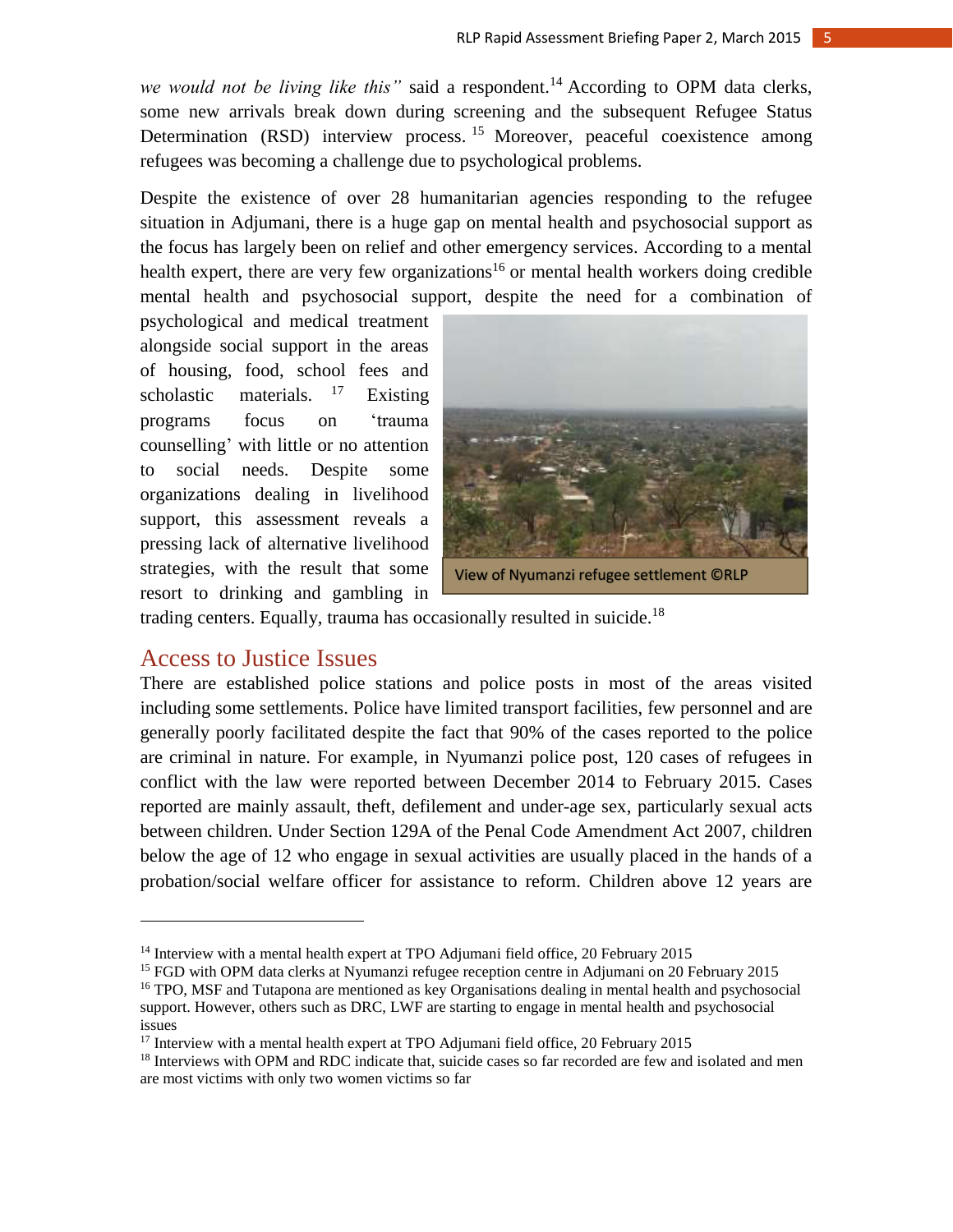supposed to be prosecuted before the family and Children's court, but this seems not to be happening.

Early marriages and child abductions, ignorance of the law, poverty and cultural practices are the key causes and drivers of these crimes. Struggle for water at the water points, as well as disputes concerning children, account for many of the assaults committed by women.

Bail for refugees remains a challenge, as the person seeking bail is required to have a fixed place of abode and substantial sureties. This is further complicated by some refugees who, when granted bail, escape back to their countries of origin.

Refugee Welfare Committees (RWCs) established by OPM together with clan heads (all male) play a big role in dispute resolution within the settlement. This has seen a reduction in ethnic tension among refugees in the settlements.

While refugees in principle have a right to practice their profession and access employment opportunities, those engaged in gainful activities complain of discrimination and exploitation at work.<sup>19</sup> OPM is aware of this and has noted some technical difficulties involved like general unemployment in the country, verification of academic qualifications, and professionals applying for low paying jobs.

Naturalization is being piloted in Adjumani. The criteria for naturalization is enshrined in the Uganda Citizenship and Immigration Control Act; one must have lived in Uganda for 20 years, speak one of the indigenous languages, have never been convicted of any criminal offence and, have resided in the country for 24 months prior to the date of the application. While there is no established procedure for naturalization in the Law, the ongoing practice is that applicants pick application forms from the district headquarters, fill and return them to the district. Similarly, applicants are required to attach all the supporting documents including birth certificates, passports, and letters from the LCs to their application. These applications are then transferred to Immigration for verification. Those who meet the criteria then advance their application to court. Court listens to the application based on facts from the applicant and grants an order to Immigration to grant citizenship by naturalization. The applicant can then present the court order to immigration for granting of citizenship. Thus far 72 application forms have been picked but only 51 have been returned to the District Headquarters. Of the 51, 34 have commenced with the court process.<sup>20</sup>

 $\overline{a}$ 

<sup>19</sup>[http://opm.go.ug/departments/department-of-disaster-preparedness-management-refugees/department-of](http://opm.go.ug/departments/department-of-disaster-preparedness-management-refugees/department-of-refugees.html)[refugees.html](http://opm.go.ug/departments/department-of-disaster-preparedness-management-refugees/department-of-refugees.html) Accessed on February 27, 2015

<sup>20</sup> Interview with RDC Adjumani district, 21 February 2015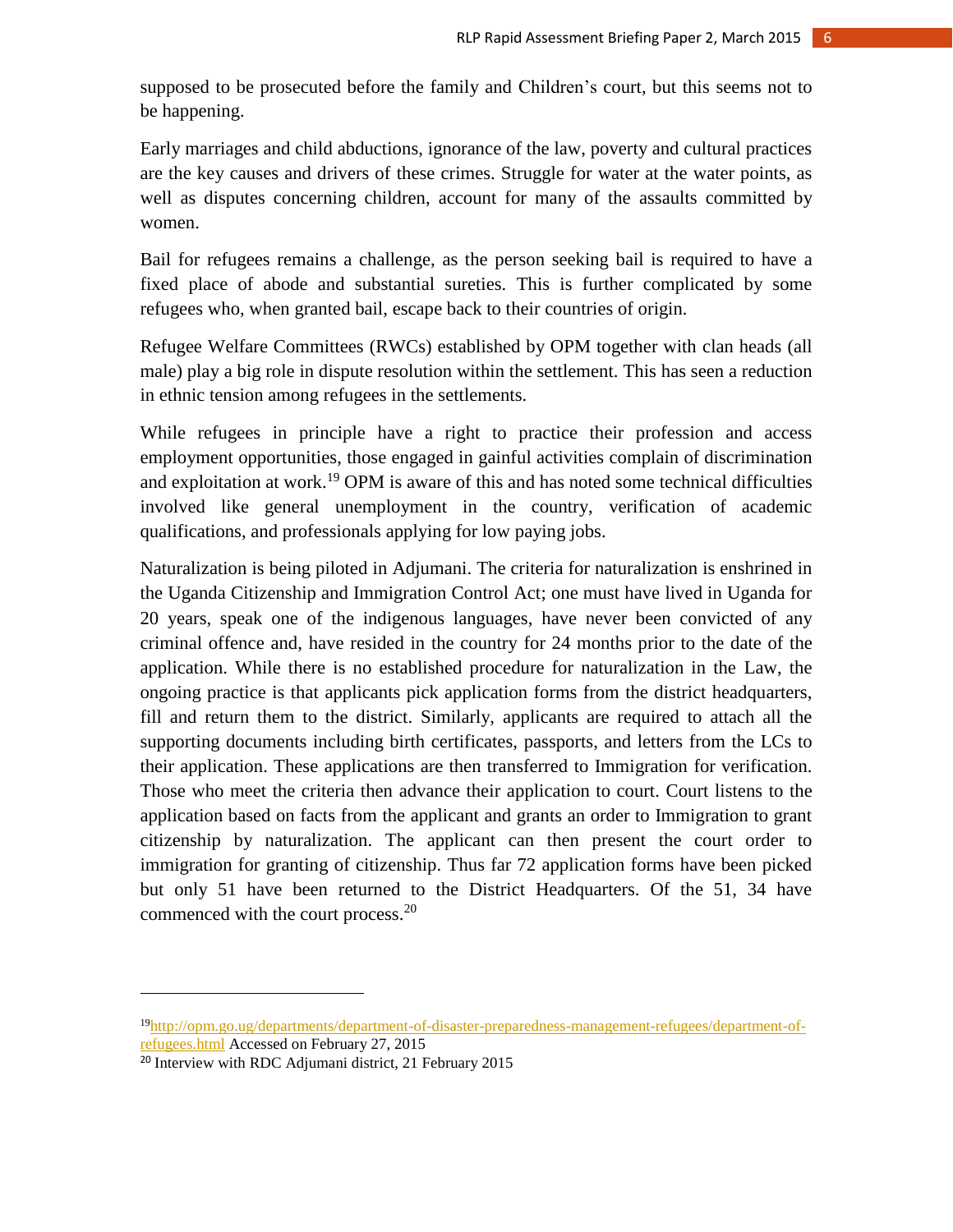Some refugees interviewed testified to instances in which officials like police do not recognize the attestation cards issued to refugees as identification. This affects free movement and access to services by refugees.

#### Gender and Sexuality Issues

It is evident that there are more women, children and elderly in settlements as opposed to male youth and men. According to TPO, the ratio of women to men in settlements is 6:1 while the ratio of children to generally adults is  $7:1.^{21}$  It is alleged that most men remained to take part in the ongoing conflict, while others were killed, wounded or separated from their families during flight and their whereabouts remains unknown. One

respondent said; *"our husbands are not here and we have not heard from them for months". 22* Consequently, women in FGDs reveal that women have assumed the role of family heads and breadwinners for their families in the absence of their husbands, in a bid to provide food on the table to supplement the limited food rations offered by WFP.<sup>23</sup> In Kiryandongo, for instance, food distribution is done monthly, based on a minimum per person

 $\overline{\phantom{a}}$ 



New Arrivals at Nyumanzi Reception Centre ©RLP

of 12kgs of sorghum, 2.4kgs of beans, 1.5kgs of corn soya blend and 0.9kgs of cooking  $\text{oil}^{24}$  which refugees state is not enough.<sup>25</sup>

The forms of Sexual and Gender Based Violence (SGBV) cases recorded by police and Refugee Welfare Committees include defilement, rape, early marriages, indecent assault, and domestic violence. Some cultural practices in South Sudan such as certain parts of the Dinka marriage tradition, in Uganda are considered rape.<sup>26</sup> Age of consent in South Sudan is 16 years as opposed to 18 years in Uganda, such that marriages that are legal in South Sudan are categorised as 'early marriages' and therefore 'defilement' in Uganda. Victims of sexual violence receive treatment from Médecins Sans Frontières (MSF) and the nearby health centers.

<sup>&</sup>lt;sup>21</sup> Interview with a mental health expert at TPO Adjumani field office, 20 February 2015

<sup>&</sup>lt;sup>22</sup> FGD with women refugees at Ayilo refugee settlement, Adjumani district on 21 February 2015

 $^{23}$  FGD with women refugees at Kiryandongo refugee settlement, Kiryandongo district, 19 February 2015

<sup>&</sup>lt;sup>24</sup> Interview with an official from Samaritan Purse, Kiryandongo district, 19 February 2015

<sup>&</sup>lt;sup>25</sup> Interview with Camp official of Nyumanzi refugee settlement, 20 February 2015

 $26$  Interview with the government official at Adjumani District Headquarters, 20 February 2015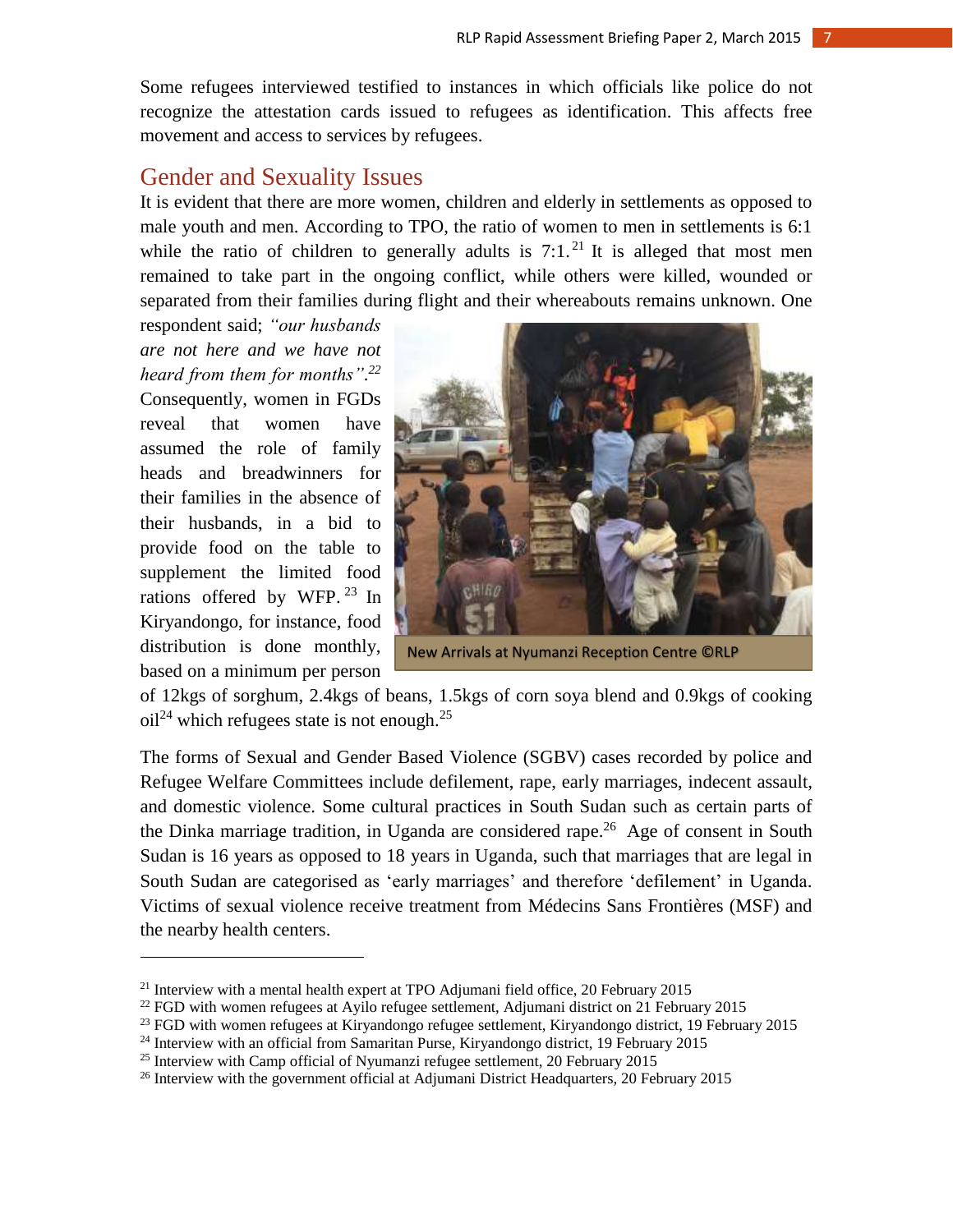## Essential Sectoral Issues and Concerns

#### Education:

While UNHCR and Windle Trust facilitate some refugee school-going children, many refugees are unable to access education services due to language barrier (as many children speak Arabic) and lack of school fees and scholastic materials.

Furthermore, access to secondary education and adult literacy is limited. Majority of youth are out of school with only 2% of the projected 16,000 youth accessing secondary education. Meanwhile, there is no any agency dealing in adult education, thus, presenting a gap in Functional Adult Literacy (FAL) as well as affecting proper integration of refugees in host communities including their access to social services.

#### Food and Nutrition

World Food Program (WFP) distributes food items (maize meal, beans, sorghum, cooking oil and salt) to refugees in settlements, quarterly. Yet, refugees raise concerns over lack of necessities like cooking utensils, as well as sufficient food rations. Refugees are meant to supplement the food offered by WFP however; some are unable to get alternative sources of food and constantly survive on posho and beans, thereby raising concerns relating to the lack of a balanced diet, including problems of malnutrition for children and breastfeeding mothers.

#### **Health**

l

Most settlements and host communities have health facilities providing medical treatment. However, complaints of lack of medicines, harsh treatment by some medical workers, and poor maternal health services linked to safe deliveries emerged. The common illnesses presented by refugees include; fever, flu cough, typhoid, hypertension, pneumonia, and headache.<sup>27</sup> The problem of language barriers cuts across and, impacts

on proper access to medical services, since the majority of this refugee population speak Arabic and Dinka dialects, which most health workers are not conversant with.

## Water, Sanitation and Hygiene (WASH)

Refugees rely on the few available boreholes distributed within the settlements and host communities. Struggles for water in boreholes are



Water point at Nyumanzi reception centre ©RLP

 $27$  Surprisingly, health worker respondents did not mention malaria as a problem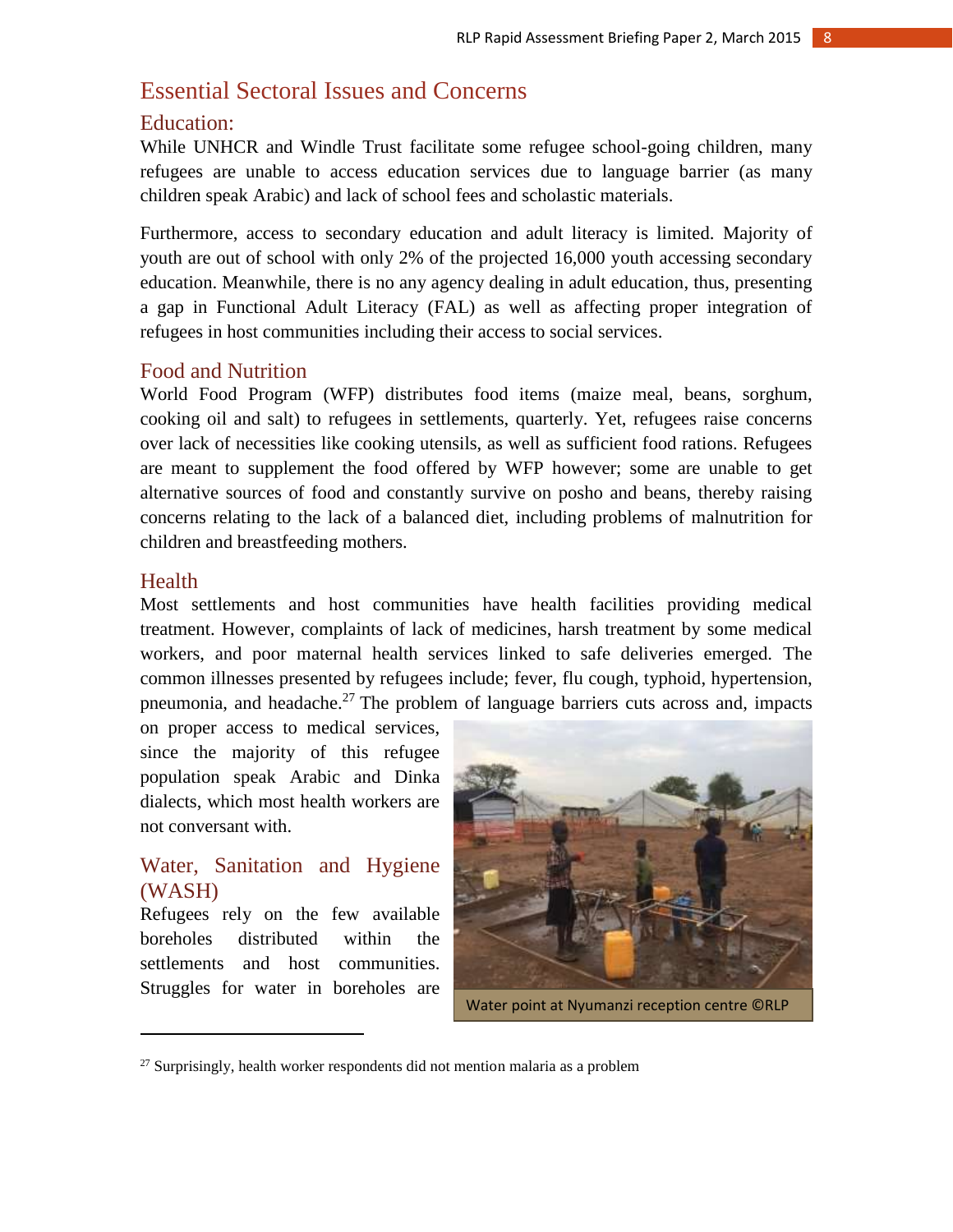reportedly leading to fights mostly among refugee women. Visibly, there is piped water in Nyumanzi reception centre and efforts to provide piped water within Nyumanzi and Ayilo refugee settlements.

Sanitation and hygiene in Nyumanzi reception centre is managed by Danish Refugee Council (DRC). Community sensitization on hygiene and sanitation is often conducted by OPM and other humanitarian agencies; however, more still needs to be done to avoid likely incidences of disease outbreaks.

#### Shelter and Non-Food Items

Standardized shelter kits comprising of tents and poles are offered to new arrivals. Notably, some assistance is rendered to the extremely vulnerable persons like the PWDs, unaccompanied minors, and women at risk in establishing their shelters. Meanwhile, refugees expressed concerns over lack of necessities like sleeping items and clothing.

The non-food items (NFI's) are in stock but not availed as planned due to some operational challenges (mostly planning),



A newly arrived Sudanese refugee building a shelter ©RLP

though OPM is looking into a possibility of replacing damaged blankets and tents among other supplies.

#### Land and Environmental Issues

 $\overline{a}$ 

Host communities in Adjumani have voluntarily availed land for settling of refugees. OPM allocates plots of land to refugees depending on the size of their families. Unlike Kiryandongo, the available land in Adjumani is mostly for settlement and not cultivation due to lack of adequate land. Land-related conflicts between registered refugees and host communities appeared relatively minor.

One respondent argued that environmental degradation is being caused by locals felling trees in order to supply fuel to refugees: *"It is the nationals cutting down the trees for firewood and for burning charcoal, otherwise, we have been conducting environmental mitigation sensitization, community policing and marking of trees so that the refugees do not destroy our environment".* <sup>28</sup> Additionally, refugees themselves collect firewood and small poles for use in settlements. In order to address such environmental concerns,

<sup>&</sup>lt;sup>28</sup> Interview with an OPM staff at Nyumanzi refugee reception centre, Adjumani District, 20 February2015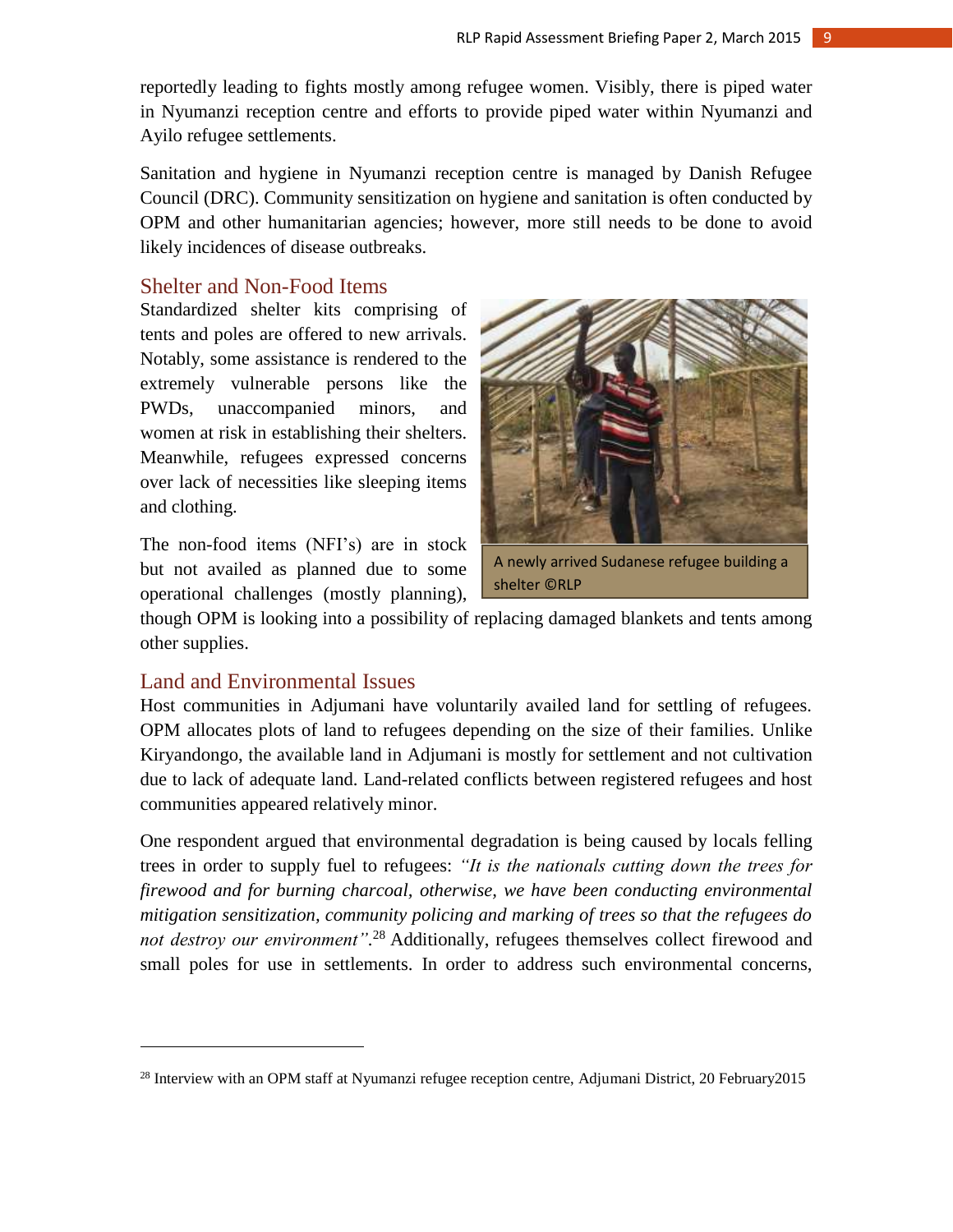Adjumani plans to plant about 450kms of trees along the riverbanks, schools, and health centres as a mitigation measure alongside continued community sensitization. *29*

# Recommendations

- Functional Adult Education needs to be introduced to equip refugees with Basic English language skills to enable them to adequately interact with host communities as well as easily access basic social services
- $\supset$  There is need for government, humanitarian agencies and development partners to maintain emergency relief services while effecting a transition from emergency response (focus on basic needs) to focus on rights based issues such as access to justice, education, health, livelihoods and issues of belonging and identity
- The Government of Uganda and development partners should build capacity of the duty bearers such as immigration officials, police, judiciary and local leaders on refugee rights, laws and forced migration issues
- District leadership and development partners should increase advocacy on refugee education, particularly access to secondary education to minimize situation of youth indulging in risky behaviors and crime
- OPM and development partners should widen the sensitization and awareness creation on naturalization and other durable solutions available to refugees
- Government and development partners should support refugees through creation of livelihood projects as sustainability strategy for refugees
- Government, particularly Ministry of Health should ensure prompt and adequate supply of drugs in health centers for both refugees and host communities
- Government, donors and development partners should consider increasing support to mental health service provision
- Mental health and psychosocial support should be mainstreamed into the operations of humanitarian NGOs alongside their relief activities

 $\overline{a}$ 

<sup>&</sup>lt;sup>29</sup>Interview with OPM official at Pakele, Adjumani district, 21 February 2015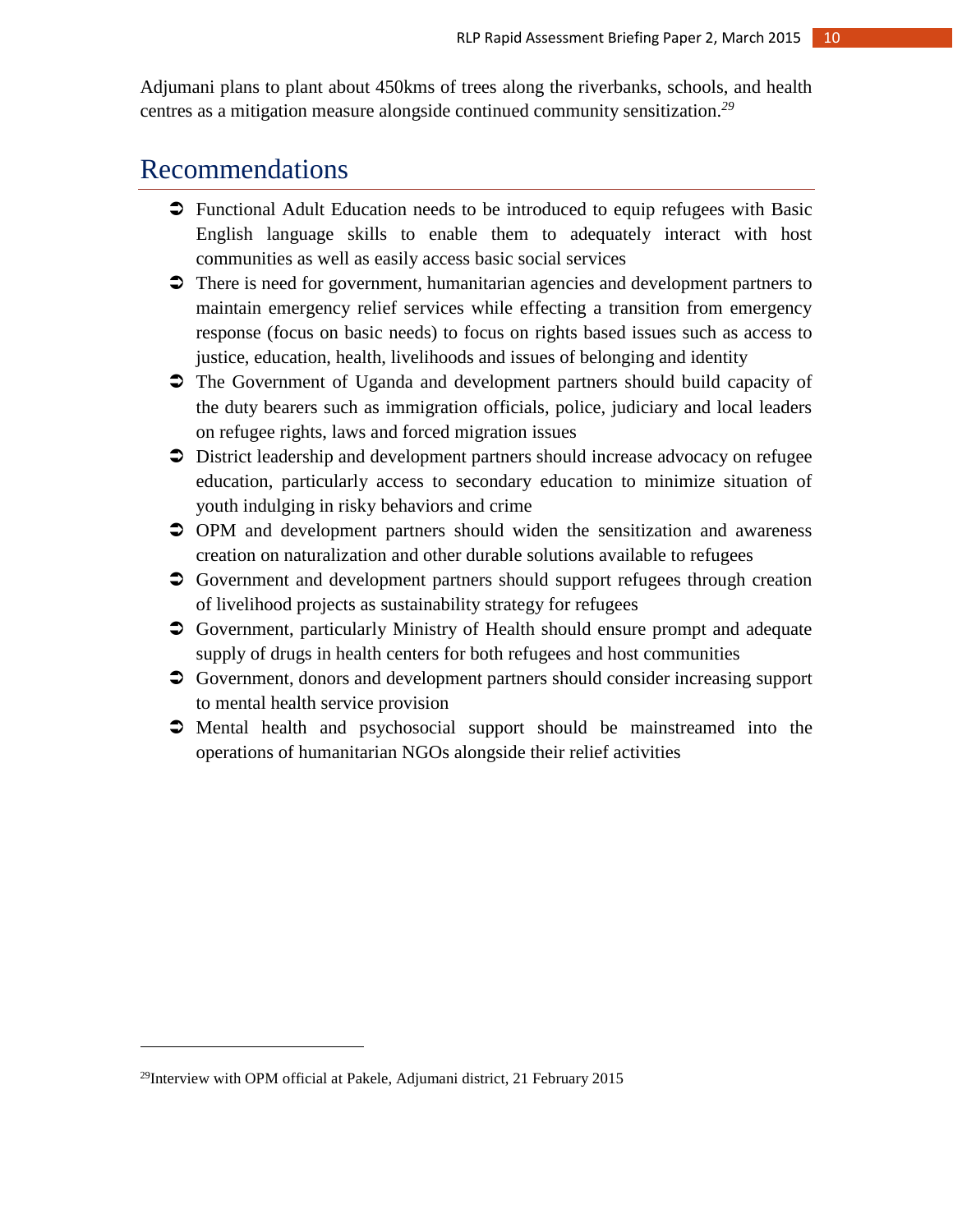# About Refugee Law Project: a Centre for Justice and Forced Migrants

The Refugee Law Project (RLP) is a Community Outreach Project of the College of Law, Makerere University. It seeks to ensure fundamental human rights for all, including asylum seekers, refugees, and internally displaced persons within Uganda. RLP envisions a country that treats all people within its borders with the same standards of respect and social justice.

# Acknowledgements:

This Briefing paper is based on a rapid assessment conducted in Amuru, Adjumani and Kiryandongo districts between 17 - 21 February 2015. The research team consisted of Yusrah Nagguja, Otim Denis Barnabas, Alupo Susan, Otim Patrict, Fred Ssekandi, Jackson Odong, Anna Laker, Akello Catherine, Ameso Joyce, Ojok Stephen David and Okello Geofrey.

Jackson Odong compiled this report with valuable input from Stephen Oola and Dr Chris Dolan. For more information contact us at [info@refugeelawproject.org](mailto:info@refugeelawproject.org) or visit our website at [www.refugeelawproject.org.](http://www.refugeelawproject.org/) You can also follow us on [Facebook,](http://www.facebook.com/pages/Refugee-Law-Project-RLP/149718461759529) [Twitter](https://twitter.com/refugeelawproj) and [Youtube](https://www.youtube.com/user/Refugeelawproject)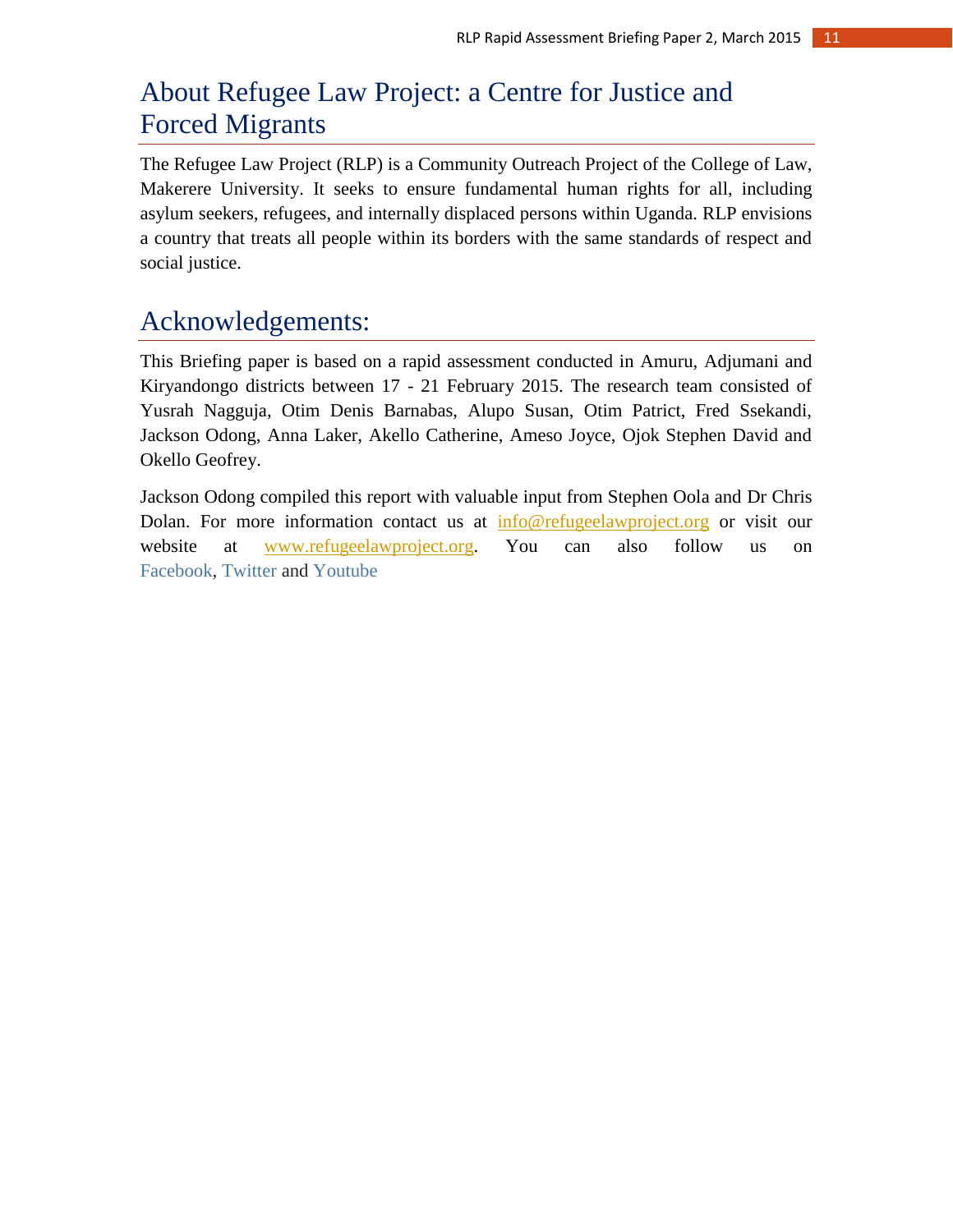# Appendix I: Map showing Registered Refugees and Asylumseekers in Uganda